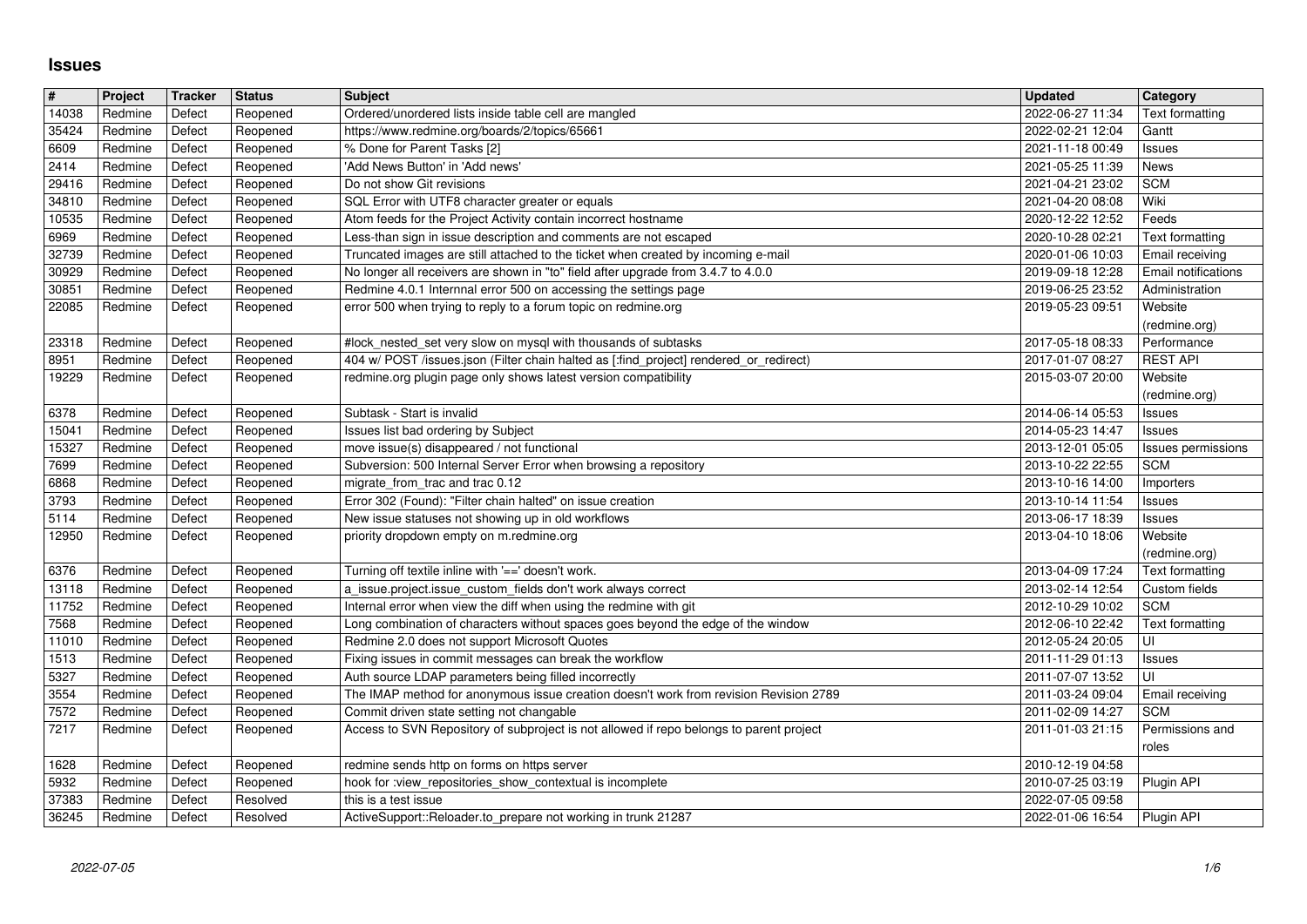| $\sqrt{t}$     | Project            | <b>Tracker</b>   | <b>Status</b>          | Subject                                                                                                                                                        | <b>Updated</b>                       | Category                                      |
|----------------|--------------------|------------------|------------------------|----------------------------------------------------------------------------------------------------------------------------------------------------------------|--------------------------------------|-----------------------------------------------|
| 34831          | Redmine<br>Redmine | Defect<br>Defect | Resolved<br>Resolved   | Unnecessary encoded CR characters in mails<br>send notifications to user selected from costum field (user type)                                                | 2021-12-01 14:44<br>2021-09-10 08:39 | Email notifications<br>Email notifications    |
| 35431<br>35355 | Redmine            | Defect           | Resolved               | Unable to create or edit users with Cyrillic logins                                                                                                            | 2021-06-06 21:42                     | Accounts /                                    |
| 35225          | Redmine            | Defect           | Resolved               | Edit issue shows date in MM/DD/YYYY while the rest of the application shows YYYY/MM/DD                                                                         | 2021-05-12 12:50                     | authentication<br><b>Issues</b>               |
| 33138          | Redmine            | Defect           | Resolved               | Apache crashes with Redmine.pm and RedmineCacheCredsMax active                                                                                                 | 2020-05-19 13:42                     | SCM extra                                     |
| 33139<br>33291 | Redmine<br>Redmine | Defect<br>Defect | Resolved<br>Resolved   | Redmine.pm not working with socks<br>Gantt conversion to png failed with error w.r.t. font 'helvetica'                                                         | 2020-05-19 13:40<br>2020-05-14 10:51 | SCM extra<br>Gantt                            |
| 33088          | Redmine            | Defect           | Resolved               | Should User.notify_about?(issue) consider the issue being wathced by the user?                                                                                 | 2020-03-09 03:04                     | Email notifications                           |
| 32983<br>9966  | Redmine<br>Redmine | Defect<br>Defect | Resolved<br>Resolved   | Filter for "Blocked by" "no open issues" not working<br>Private issue permissions                                                                              | 2020-02-13 09:30<br>2019-09-26 17:54 | Issues filter<br>Issues permissions           |
| 10023          | Redmine            | Defect           | Resolved               | Filename of attachments                                                                                                                                        | 2019-09-26 17:54                     | Attachments                                   |
| 31968<br>20943 | Redmine<br>Redmine | Defect<br>Defect | Resolved<br>Resolved   | MIME Content Type is not properly handled while attaching the files<br>migrate_from_trac.rake dont work                                                        | 2019-08-28 14:41<br>2017-08-01 13:32 | Attachments<br>Importers                      |
| 13995          | Redmine            | Defect           | Resolved               | Custom Field (User) - Changes were not correct journalized                                                                                                     | 2016-10-14 09:01                     | Custom fields                                 |
| 14906<br>19002 | Redmine<br>Redmine | Defect<br>Defect | Resolved<br>Resolved   | Excessive queries on roles table when show a Issue<br>Typos in descriptions of buildin macros (seen through {{macro_list}} output)                             | 2015-07-24 08:43<br>2015-02-18 12:38 | Issues<br>Website                             |
|                |                    |                  |                        |                                                                                                                                                                |                                      | (redmine.org)                                 |
| 18984<br>10504 | Redmine<br>Redmine | Defect<br>Defect | Resolved<br>Resolved   | migrate_from_mantis with NoMethodError: strftime<br>migrate_from_mantis script fails on first project when trying to update version dates                      | 2015-02-02 16:52<br>2014-05-18 05:42 | Importers                                     |
| 10532          | Redmine            | Defect           | Resolved               | migrate_from_mantis script fails with missing table name                                                                                                       | 2014-04-19 10:17                     | Importers                                     |
| 5072           | Redmine            | Defect           | Resolved<br>Confirmed  | SVN Repository Error when using FastCGI on IIS7<br>Jump to project is misaligned in Safari 15.4                                                                | 2012-03-26 14:08                     | <b>SCM</b><br>l UI                            |
| 36901<br>33912 | Redmine<br>Redmine | Defect<br>Defect | Confirmed              | Sorting of multiple columns including Date column does not work                                                                                                | 2022-07-04 23:45<br>2022-07-04 19:40 | Time tracking                                 |
| 37379          | Redmine            | Defect           | Confirmed              | Thumbnail macro does not work when a file is attached and preview is displayed immediately                                                                     | 2022-07-03 23:50                     | Text formatting                               |
| 37282<br>37229 | Redmine<br>Redmine | Defect<br>Defect | Confirmed<br>Confirmed | subtask isn't displayed correctly since 4.2.7<br>Ignore workflow transitions that already defined and now is not appliable                                     | 2022-06-30 08:30<br>2022-06-29 05:39 | UI<br><b>Issues workflow</b>                  |
| 37268          | Redmine            | Defect           | Confirmed              | Performance problem with Redmine 4.2.7 and 5.0.2                                                                                                               | 2022-06-27 21:13                     | <b>Issues list</b>                            |
| 37102<br>37063 | Redmine<br>Redmine | Defect<br>Defect | Confirmed<br>Confirmed | Cannot 'move' ticket from one parent to another when the Parent tickets are related as Follows and Precedes<br>Code highlight adds trailing space after quotes | 2022-05-12 14:32<br>2022-05-12 07:46 | Issues planning<br>Text formatting            |
| 34025          | Redmine            | Defect           | Confirmed              | Issue subject truncated to 100 chars in the list from Projects > View all issues > Atom                                                                        | 2022-03-28 23:07                     | Feeds                                         |
| 4682<br>34634  | Redmine<br>Redmine | Defect<br>Defect | Confirmed<br>Confirmed | Completed version with wrong progress bar status<br>Can't add deleted wiki Tab (404)                                                                           | 2022-03-27 23:17<br>2022-03-27 23:17 | Roadmap<br>Wiki                               |
| 34922          | Redmine            | Defect           | Confirmed              | Reload whole time entries form on project change                                                                                                               | 2022-02-03 08:14                     | UI                                            |
| 29512<br>36452 | Redmine<br>Redmine | Defect<br>Defect | Confirmed<br>Confirmed | Test failures with redmine-3.4.6.zip in development mode<br>Infinite loop on PDF export if image included with attributes                                      | 2022-01-20 02:16<br>2022-01-20 01:26 | PDF export                                    |
| 35726          | Redmine            | Defect           | Confirmed              | Time Formatting does not apply to CSV exports                                                                                                                  | 2022-01-19 22:45                     | Time tracking                                 |
| 35062<br>35141 | Redmine<br>Redmine | Defect<br>Defect | Confirmed<br>Confirmed | Back URLs with <t+ break<br="" operator="">Irrelevant groups in "Add watchers" list</t+>                                                                       | 2022-01-18 20:10                     | $\sqrt{2022-01-1803:00}$   Issues permissions |
| 34778          | Redmine            | Defect           | Confirmed              | Inconsistencies working with workflow permissions                                                                                                              | 2022-01-03 01:45                     | <b>Issues workflow</b>                        |
| 16329<br>1013  | Redmine<br>Redmine | Defect<br>Defect | Confirmed<br>Confirmed | right click on an issue ignore fields permissions<br>Custom queries can be saved under same name                                                               | 2021-10-26 07:36<br>2021-10-25 11:43 | Issues<br>Issues                              |
| 35927          | Redmine            | Defect           | Confirmed              | Slow loading of /time_entries/new                                                                                                                              | 2021-10-03 07:41                     | Time tracking                                 |
|                |                    |                  |                        |                                                                                                                                                                |                                      |                                               |
|                |                    |                  |                        |                                                                                                                                                                |                                      |                                               |
|                |                    |                  |                        |                                                                                                                                                                |                                      |                                               |
|                |                    |                  |                        |                                                                                                                                                                |                                      |                                               |
|                |                    |                  |                        |                                                                                                                                                                |                                      |                                               |
|                |                    |                  |                        |                                                                                                                                                                |                                      |                                               |
|                |                    |                  |                        |                                                                                                                                                                |                                      |                                               |
|                |                    |                  |                        |                                                                                                                                                                |                                      |                                               |
|                |                    |                  |                        |                                                                                                                                                                |                                      |                                               |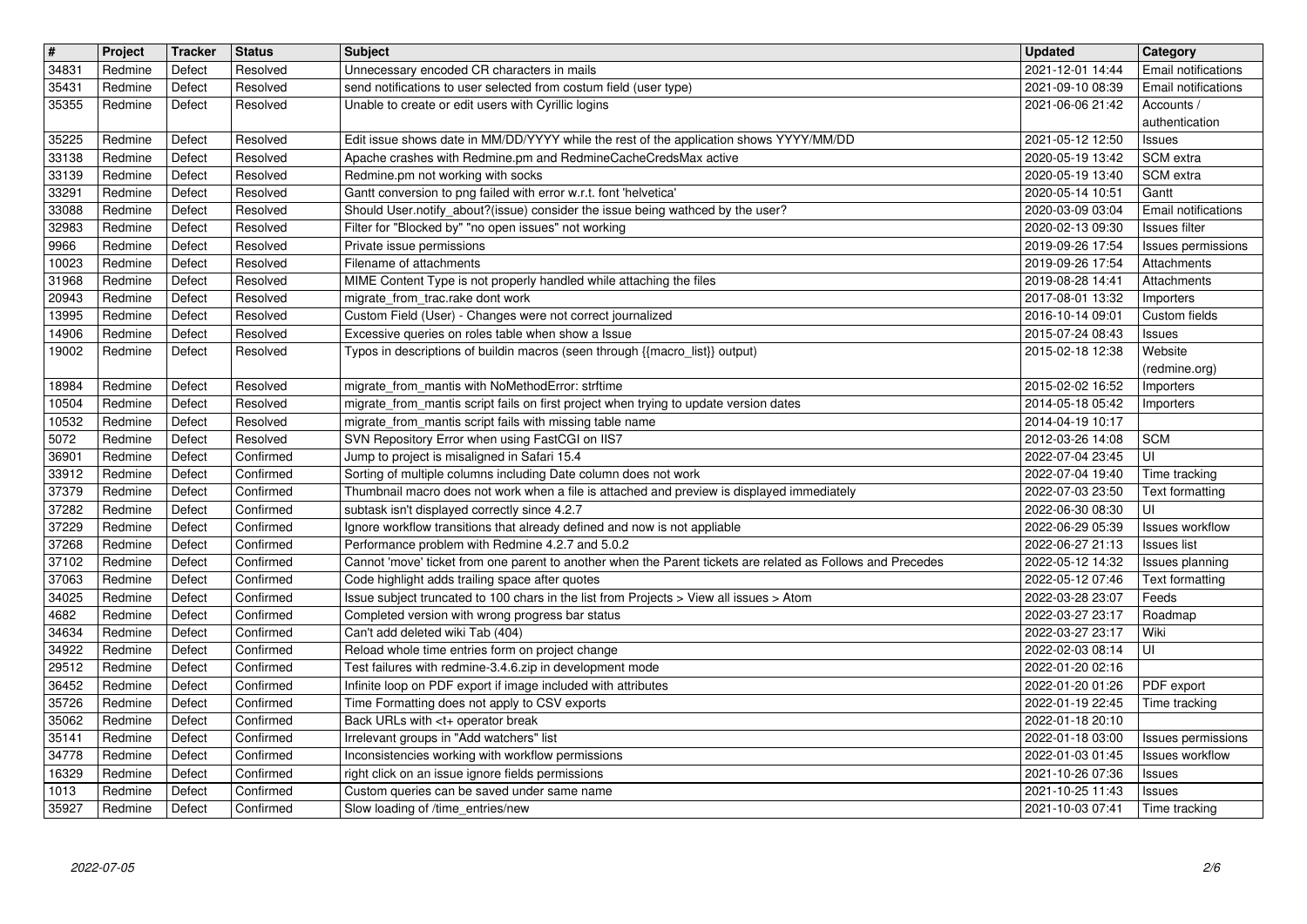| $\overline{\mathbf{H}}$ | Project            | Tracker          | <b>Status</b>          | <b>Subject</b>                                                                                                                                                                                                                                | <b>Updated</b>                       | Category                               |
|-------------------------|--------------------|------------------|------------------------|-----------------------------------------------------------------------------------------------------------------------------------------------------------------------------------------------------------------------------------------------|--------------------------------------|----------------------------------------|
| 31010                   | Redmine            | Defect           | Confirmed              | The query visibility option "To me only" actually behaves as "To the owner only"                                                                                                                                                              | 2021-08-28 08:37                     | Issues                                 |
| 35557<br>35248          | Redmine<br>Redmine | Defect<br>Defect | Confirmed<br>Confirmed | Fix position when rendering custom field enumerations<br>Hard-coded error messages in IssueStatus                                                                                                                                             | 2021-07-13 10:09<br>2021-05-18 08:58 | Custom fields<br>118n                  |
| 28882                   | Redmine            | Defect           | Confirmed              | GDPR compliance                                                                                                                                                                                                                               | 2021-05-11 05:59                     | Website                                |
|                         |                    |                  |                        |                                                                                                                                                                                                                                               |                                      | (redmine.org)                          |
| 30125                   | Redmine            | Defect           | Confirmed              | Can't be distinguished when deleting multiple attachments with the same file name in one action.                                                                                                                                              | 2021-03-26 06:58                     | Attachments                            |
| 31637<br>6082           | Redmine<br>Redmine | Defect<br>Defect | Confirmed<br>Confirmed | CSV and PDF export don't respect Time span format<br>acts_as_event email key                                                                                                                                                                  | 2021-03-14 14:24<br>2021-03-05 06:44 | Time tracking<br><b>Activity view</b>  |
| 34473                   | Redmine            | Defect           | Confirmed              | Displaying the table of content on the right causes wrong position                                                                                                                                                                            | 2020-12-19 10:02                     | UI                                     |
| 10233                   | Redmine            | Defect           | Confirmed              | "update issue" silently ignores "status" field if the user is not part of the project, but changes other fields                                                                                                                               | 2020-12-12 07:19                     | <b>REST API</b>                        |
| 29300                   | Redmine            | Defect           | Confirmed              | New issue can't select read-only tracker                                                                                                                                                                                                      | 2020-12-06 05:17                     | Issues workflow                        |
| 33953                   | Redmine            | Defect           | Confirmed              | Repository Tab will not showing if no repository is set as "Main repository"                                                                                                                                                                  | 2020-11-26 02:15                     | <b>SCM</b>                             |
| 34046<br>34143          | Redmine<br>Redmine | Defect<br>Defect | Confirmed<br>Confirmed | Escaping symbols in task subject can broke export to Gantt (PNG)<br>Autolinks are incorrectly escaped                                                                                                                                         | 2020-11-11 00:26<br>2020-10-20 12:14 | Gantt<br>Text formatting               |
| 33978                   | Redmine            | Defect           | Confirmed              | Redmine.pm shall decrypt LDAP bind password                                                                                                                                                                                                   | 2020-09-11 03:23                     | SCM extra                              |
| 33845                   | Redmine            | Defect           | Confirmed              | Wrong character encoding in git diffs with UTF-8 Cyrillic letters                                                                                                                                                                             | 2020-09-06 06:26                     | <b>SCM</b>                             |
| 28793                   | Redmine            | Defect           | Confirmed              | Redmine replaces tabs with spaces in code blocks                                                                                                                                                                                              | 2020-07-27 15:07                     | Text formatting                        |
| 10098                   | Redmine            | Defect           | Confirmed              | last_login_on set to wrong time when config.active_record.default_timezone = :utc                                                                                                                                                             | 2020-07-20 03:00                     | Accounts /<br>authentication           |
| 33673                   | Redmine            | Defect           | Confirmed              | Calendar View / The right side of the tooltip is cut off                                                                                                                                                                                      | 2020-06-27 02:36                     | Calendar                               |
| 33432                   | Redmine            | Defect           | Confirmed              | Rendering of Macros with (empty) text parameter different in preview and non preview mode                                                                                                                                                     | 2020-06-14 06:40                     | Text formatting                        |
| 33382                   | Redmine            | Defect           | Confirmed              | Support importing of already closed issues                                                                                                                                                                                                    | 2020-05-17 14:46                     | Importers                              |
| 32899<br>33374          | Redmine<br>Redmine | Defect<br>Defect | Confirmed<br>Confirmed | Javascript error caused by tooltip<br>hook call "view_layouts_base_body_bottom" Inserts content below the viewport                                                                                                                            | 2020-05-03 04:34<br>2020-05-02 06:49 | UI<br>Plugin API                       |
| 25748                   | Redmine            | Defect           | Confirmed              | Spent time details CSV export: issues' id, tracker & subject columns merged into one issue column                                                                                                                                             | 2020-03-03 00:05                     | Time tracking                          |
| 2493                    | Redmine            | Defect           | Confirmed              | Subversion: Error message for some of view differences                                                                                                                                                                                        | 2020-02-19 14:28                     | <b>SCM</b>                             |
| 32740                   | Redmine            | Defect           | Confirmed              | Incorrect characters when copying out of a Redmine generated PDF                                                                                                                                                                              | 2020-01-05 11:04                     | PDF export                             |
| 30164                   | Redmine            | Defect           | Confirmed              | Missing images in a wiki page are not visualized                                                                                                                                                                                              | 2019-12-08 07:48                     | Text formatting                        |
| 32003<br>31582          | Redmine<br>Redmine | Defect<br>Defect | Confirmed<br>Confirmed | Project copy always send email notifications ignoring "Send email notifications during the project copy" option<br>Issue subject may be truncated if the subject field in the receiving email is split into multiple lines in singlebytes and | 2019-09-13 11:27<br>2019-06-20 08:46 | Email notifications<br>Email receiving |
|                         |                    |                  |                        | multibytes mixed                                                                                                                                                                                                                              |                                      |                                        |
| 8626                    | Redmine            | Defect           | Confirmed              | Setting status via API fails silently                                                                                                                                                                                                         | 2019-06-08 06:45                     | <b>REST API</b>                        |
| 31021                   | Redmine            | Defect           | Confirmed              | Fullwidth characters enclosed in "<" and ">" are removed in email notifications                                                                                                                                                               | 2019-04-23 17:44                     | Email notifications                    |
| 30510                   | Redmine            | Defect           | Confirmed              | Bad Project's page Form                                                                                                                                                                                                                       | 2019-02-12 11:21                     | Projects                               |
| 23604                   | Redmine            | Defect           | Confirmed              | Parsing Attachments in Emails Structured with Content-Disposition: inline Does Not Create New Issue Containing Email<br>File Attachment(s)                                                                                                    | 2019-02-10 06:52                     | Email receiving                        |
| 30489                   | Redmine            | Defect           | Confirmed              | Internal server error when click middle mouse button link add watcher                                                                                                                                                                         | 2019-02-04 07:12                     | <b>Issues</b> list                     |
| 30176                   | Redmine            | Defect           | Confirmed              | Anonymous users cannot upload attachment if added to project member                                                                                                                                                                           | 2018-12-16 20:12                     | Attachments                            |
| 29855                   | Redmine            | Defect           | Confirmed              | add_working_days returns wrong date                                                                                                                                                                                                           | 2018-12-08 09:28   Issues            |                                        |
| 10134<br>23019          | Redmine<br>Redmine | Defect<br>Defect | Confirmed<br>Confirmed | Case insensitive search is not working with postgres 8.4 and umlauts<br>Markdown doesn't recognize mails                                                                                                                                      | 2018-04-16 11:16<br>2018-02-09 19:15 | Search engine<br>Text formatting       |
| 23357                   | Redmine            | Defect           | Confirmed              | Lose hostname/path in news email notification including wiki                                                                                                                                                                                  | 2018-02-01 15:38                     | Email notifications                    |
| 26002                   | Redmine            | Defect           | Confirmed              | Issues can be assigned to this role - didnt work correctly                                                                                                                                                                                    | 2017-06-21 18:30                     | <b>Issues</b>                          |
|                         |                    |                  |                        |                                                                                                                                                                                                                                               |                                      |                                        |
|                         |                    |                  |                        |                                                                                                                                                                                                                                               |                                      |                                        |
|                         |                    |                  |                        |                                                                                                                                                                                                                                               |                                      |                                        |
|                         |                    |                  |                        |                                                                                                                                                                                                                                               |                                      |                                        |
|                         |                    |                  |                        |                                                                                                                                                                                                                                               |                                      |                                        |
|                         |                    |                  |                        |                                                                                                                                                                                                                                               |                                      |                                        |
|                         |                    |                  |                        |                                                                                                                                                                                                                                               |                                      |                                        |
|                         |                    |                  |                        |                                                                                                                                                                                                                                               |                                      |                                        |
|                         |                    |                  |                        |                                                                                                                                                                                                                                               |                                      |                                        |
|                         |                    |                  |                        |                                                                                                                                                                                                                                               |                                      |                                        |
|                         |                    |                  |                        |                                                                                                                                                                                                                                               |                                      |                                        |
|                         |                    |                  |                        |                                                                                                                                                                                                                                               |                                      |                                        |
|                         |                    |                  |                        |                                                                                                                                                                                                                                               |                                      |                                        |
|                         |                    |                  |                        |                                                                                                                                                                                                                                               |                                      |                                        |
|                         |                    |                  |                        |                                                                                                                                                                                                                                               |                                      |                                        |
|                         |                    |                  |                        |                                                                                                                                                                                                                                               |                                      |                                        |
|                         |                    |                  |                        |                                                                                                                                                                                                                                               |                                      |                                        |
|                         |                    |                  |                        |                                                                                                                                                                                                                                               |                                      |                                        |
|                         |                    |                  |                        |                                                                                                                                                                                                                                               |                                      |                                        |
|                         |                    |                  |                        |                                                                                                                                                                                                                                               |                                      |                                        |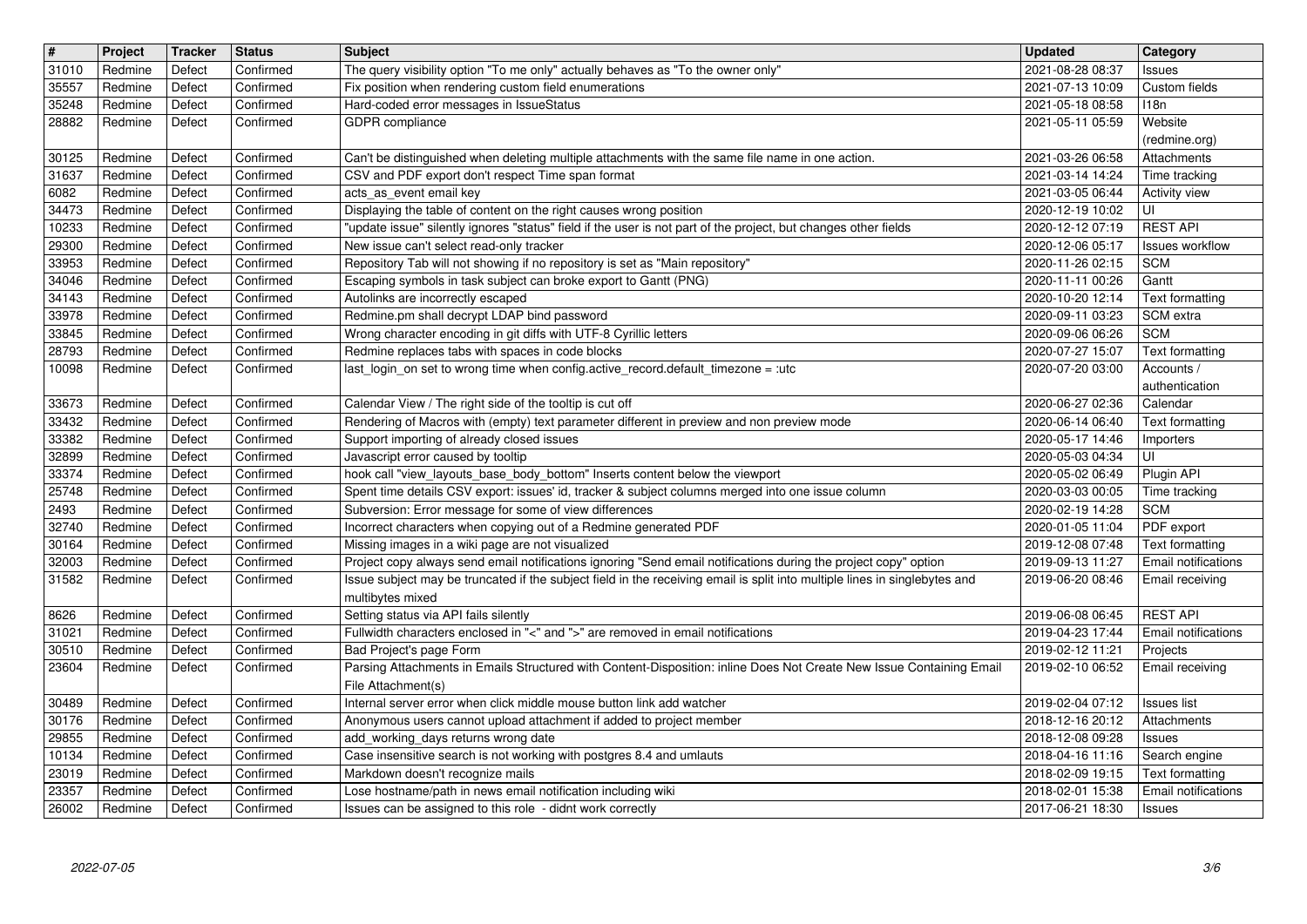| $\overline{\mathbf{H}}$ | Project                  | <b>Tracker</b>   | <b>Status</b>                    | Subject                                                                                                                                                                                                    | <b>Updated</b>                       | <b>Category</b>                |
|-------------------------|--------------------------|------------------|----------------------------------|------------------------------------------------------------------------------------------------------------------------------------------------------------------------------------------------------------|--------------------------------------|--------------------------------|
| 14188<br>25806          | Redmine<br>Redmine       | Defect<br>Defect | Confirmed<br>Confirmed           | Headers put inside blockquotes cause wiki 'edit this section' link point to incorrect section<br>Custom value from freshly disabled custom field in sub-project remains in issues list for parent project. | 2017-06-06 04:29<br>2017-06-02 15:00 | Wiki<br>Custom fields          |
| 19105                   | Redmine                  | Defect           | Confirmed                        | [Plugin directory] ratings link in plugin show view is pointing to missing anchor                                                                                                                          | 2017-06-02 07:38                     | Website                        |
| 25106                   | Redmine                  | Defect           | Confirmed                        | "Spent time" in all issues, show as 0 with no permission                                                                                                                                                   | 2017-03-16 13:17                     | (redmine.org)<br>Time tracking |
| 13172                   | Redmine                  | Defect           | Confirmed                        | Changing assignee then tracker or status reverts unsaved assignee change (during issue edit/update)                                                                                                        | 2017-03-15 18:43                     | <b>Issues</b>                  |
| 12287                   | Redmine                  | Defect           | Confirmed                        | Time entries of private issues are visible by users without permission to see them                                                                                                                         | 2017-02-19 19:07                     | Time tracking                  |
| 22394<br>24723          | Redmine<br>Redmine       | Defect<br>Defect | Confirmed<br>Confirmed           | Gantt start of week<br>[regression?] r10132's changes were reverted with r15569                                                                                                                            | 2017-01-11 16:04<br>2017-01-10 15:41 | Gantt<br>Third-party libraries |
| 4953                    | Redmine                  | Defect           | Confirmed                        | "In the past N days" filter displays N+1 days                                                                                                                                                              | 2016-12-23 10:26                     | UI                             |
| 13547<br>12146          | Redmine<br>Redmine       | Defect<br>Defect | Confirmed<br>Confirmed           | Start calendars on not work<br>Required (list-, user- or version) custom field "fixed version" with Multiple values allows nil value during status transition                                              | 2016-06-13 17:19<br>2016-04-04 18:14 | Time tracking<br>Custom fields |
| 18095                   | Redmine                  | Defect           | Confirmed                        | Unable to submit time entries via REST API for activities that have become project-specific                                                                                                                | 2014-11-14 11:43                     | <b>REST API</b>                |
| 12750                   | Redmine                  | Defect           | Confirmed                        | Start date set to '2013-01-05 00:00:00' instead of '2013-01-05' when editing an issue                                                                                                                      | 2014-07-31 19:43                     | Issues planning                |
| 11839<br>5475           | Redmine<br>Redmine       | Defect<br>Defect | Confirmed<br>Confirmed           | Text overlay when exporting issues to pdf files<br>Non conformances with W3C xhtml transitional standards                                                                                                  | 2014-02-05 12:27<br>2013-11-14 09:44 | PDF export<br>Code             |
|                         |                          |                  |                                  |                                                                                                                                                                                                            |                                      | cleanup/refactoring            |
| 13762<br>13587          | Redmine<br>Redmine       | Defect<br>Defect | Confirmed<br>Confirmed           | SCM auto status change bypassses roles and permissions<br>unpredictable tab position after ajax call loading workflow                                                                                      | 2013-10-14 00:33<br>2013-08-09 01:47 | <b>SCM</b><br>Issues           |
| 4073                    | Redmine                  | Defect           | Confirmed                        | Editing/deleting cross-projects custom query mistakenly redirects to "All issues" page                                                                                                                     | 2013-05-11 04:02                     | UI                             |
| 13893                   | Redmine                  | Defect           | Confirmed                        | Unable to load default configuration data on m.redmine.org                                                                                                                                                 | 2013-05-04 04:09                     | Website                        |
| 13424                   | Redmine                  | Defect           | Confirmed                        | Demo instance                                                                                                                                                                                              | 2013-03-11 10:26                     | (redmine.org)<br>Website       |
|                         |                          |                  |                                  |                                                                                                                                                                                                            |                                      | (redmine.org)                  |
| 11881                   | Redmine                  | Defect           | Confirmed                        | FCGI mode does not support sub-URI                                                                                                                                                                         | 2013-03-07 07:55<br>2013-01-27 22:12 | Project settings               |
| 12680<br>5976           | Redmine<br>Redmine       | Defect<br>Defect | Confirmed<br>Confirmed           | Estimated Time value is corrupted<br>Uniqueness of User model fields is not checked sufficiently                                                                                                           | 2013-01-16 19:39                     | Issues planning<br>Accounts /  |
|                         |                          |                  |                                  |                                                                                                                                                                                                            |                                      | authentication                 |
| 5211<br>5908            | Redmine<br>Redmine       | Defect<br>Defect | Confirmed<br>Confirmed           | Gantt to PDF not working with subtasking<br>Odd rendering of right click menu in Firefox                                                                                                                   | 2013-01-15 11:40<br>2013-01-15 10:28 | Gantt<br>ΙUΙ                   |
| 5998                    | Redmine                  | Defect           | Confirmed                        | New line not taking effect on a certain piece of text                                                                                                                                                      | 2013-01-15 10:18                     | Text formatting                |
| 5871                    | Redmine                  | Defect           | Confirmed                        | Hard coded English strings in Wiki                                                                                                                                                                         | 2013-01-15 09:17                     | l UI                           |
| 1175<br>37276           | Redmine<br>Redmine       | Defect<br>Defect | Confirmed<br>Needs feedback      | Empty diff page for binary files<br>When creating a new version - get "Status is not included in the list"                                                                                                 | 2013-01-04 10:10<br>2022-06-23 16:58 | <b>SCM</b><br>Roadmap          |
| 37251                   | Redmine                  | Defect           | Needs feedback                   | openssl_verify_mode not honored/not working anymore                                                                                                                                                        | 2022-06-20 18:25                     | <b>Email notifications</b>     |
| 37109<br>36772          | Redmine<br>Redmine       | Defect<br>Defect | Needs feedback<br>Needs feedback | Email fields visibility from journal<br>Private notes are visible for users when the option isn't activated                                                                                                | 2022-05-30 19:13<br>2022-04-26 13:14 | Permissions and                |
|                         |                          |                  |                                  |                                                                                                                                                                                                            |                                      | roles                          |
|                         | 36996   Redmine   Defect |                  |                                  | Needs feedback a choice is missing from the list for "notification by email"                                                                                                                               | 2022-04-25 11:28                     | Administration                 |
| 35608<br>25116          | Redmine<br>Redmine       | Defect<br>Defect | Needs feedback<br>Needs feedback | ActionView::Template::Error<br>redmine:email:receive_imap "attachments is invalid" At outlook file attach                                                                                                  | 2022-02-13 10:05<br>2022-02-02 21:16 | Email receiving                |
| 27319<br>34484          | Redmine<br>Redmine       | Defect<br>Defect | Needs feedback<br>Needs feedback | Impossible to create a new version<br>Error on issue validation                                                                                                                                            | 2022-01-04 23:47<br>2021-12-26 13:26 | Projects<br>Issues             |
|                         |                          |                  |                                  |                                                                                                                                                                                                            |                                      |                                |
| 2022-07-05              |                          |                  |                                  |                                                                                                                                                                                                            |                                      |                                |
|                         |                          |                  |                                  |                                                                                                                                                                                                            |                                      |                                |
|                         |                          |                  |                                  |                                                                                                                                                                                                            |                                      |                                |
|                         |                          |                  |                                  |                                                                                                                                                                                                            |                                      |                                |
|                         |                          |                  |                                  |                                                                                                                                                                                                            |                                      |                                |
|                         |                          |                  |                                  |                                                                                                                                                                                                            |                                      |                                |
|                         |                          |                  |                                  |                                                                                                                                                                                                            |                                      |                                |
|                         |                          |                  |                                  |                                                                                                                                                                                                            |                                      |                                |
|                         |                          |                  |                                  |                                                                                                                                                                                                            |                                      |                                |
|                         |                          |                  |                                  |                                                                                                                                                                                                            |                                      |                                |
|                         |                          |                  |                                  |                                                                                                                                                                                                            |                                      |                                |
|                         |                          |                  |                                  |                                                                                                                                                                                                            |                                      |                                |
|                         |                          |                  |                                  |                                                                                                                                                                                                            |                                      |                                |
|                         |                          |                  |                                  |                                                                                                                                                                                                            |                                      |                                |
|                         |                          |                  |                                  |                                                                                                                                                                                                            |                                      |                                |
|                         |                          |                  |                                  |                                                                                                                                                                                                            |                                      |                                |
|                         |                          |                  |                                  |                                                                                                                                                                                                            |                                      |                                |
|                         |                          |                  |                                  |                                                                                                                                                                                                            |                                      |                                |
|                         |                          |                  |                                  |                                                                                                                                                                                                            |                                      |                                |
|                         |                          |                  |                                  |                                                                                                                                                                                                            |                                      |                                |
|                         |                          |                  |                                  |                                                                                                                                                                                                            |                                      |                                |
|                         |                          |                  |                                  |                                                                                                                                                                                                            |                                      |                                |
|                         |                          |                  |                                  |                                                                                                                                                                                                            |                                      |                                |
|                         |                          |                  |                                  |                                                                                                                                                                                                            |                                      |                                |
|                         |                          |                  |                                  |                                                                                                                                                                                                            |                                      |                                |
|                         |                          |                  |                                  |                                                                                                                                                                                                            |                                      |                                |
|                         |                          |                  |                                  |                                                                                                                                                                                                            |                                      |                                |
|                         |                          |                  |                                  |                                                                                                                                                                                                            |                                      |                                |
|                         |                          |                  |                                  |                                                                                                                                                                                                            |                                      |                                |
|                         |                          |                  |                                  |                                                                                                                                                                                                            |                                      |                                |
|                         |                          |                  |                                  |                                                                                                                                                                                                            |                                      |                                |
|                         |                          |                  |                                  |                                                                                                                                                                                                            |                                      |                                |
|                         |                          |                  |                                  |                                                                                                                                                                                                            |                                      |                                |
|                         |                          |                  |                                  |                                                                                                                                                                                                            |                                      |                                |
|                         |                          |                  |                                  |                                                                                                                                                                                                            |                                      |                                |
|                         |                          |                  |                                  |                                                                                                                                                                                                            |                                      |                                |
|                         |                          |                  |                                  |                                                                                                                                                                                                            |                                      |                                |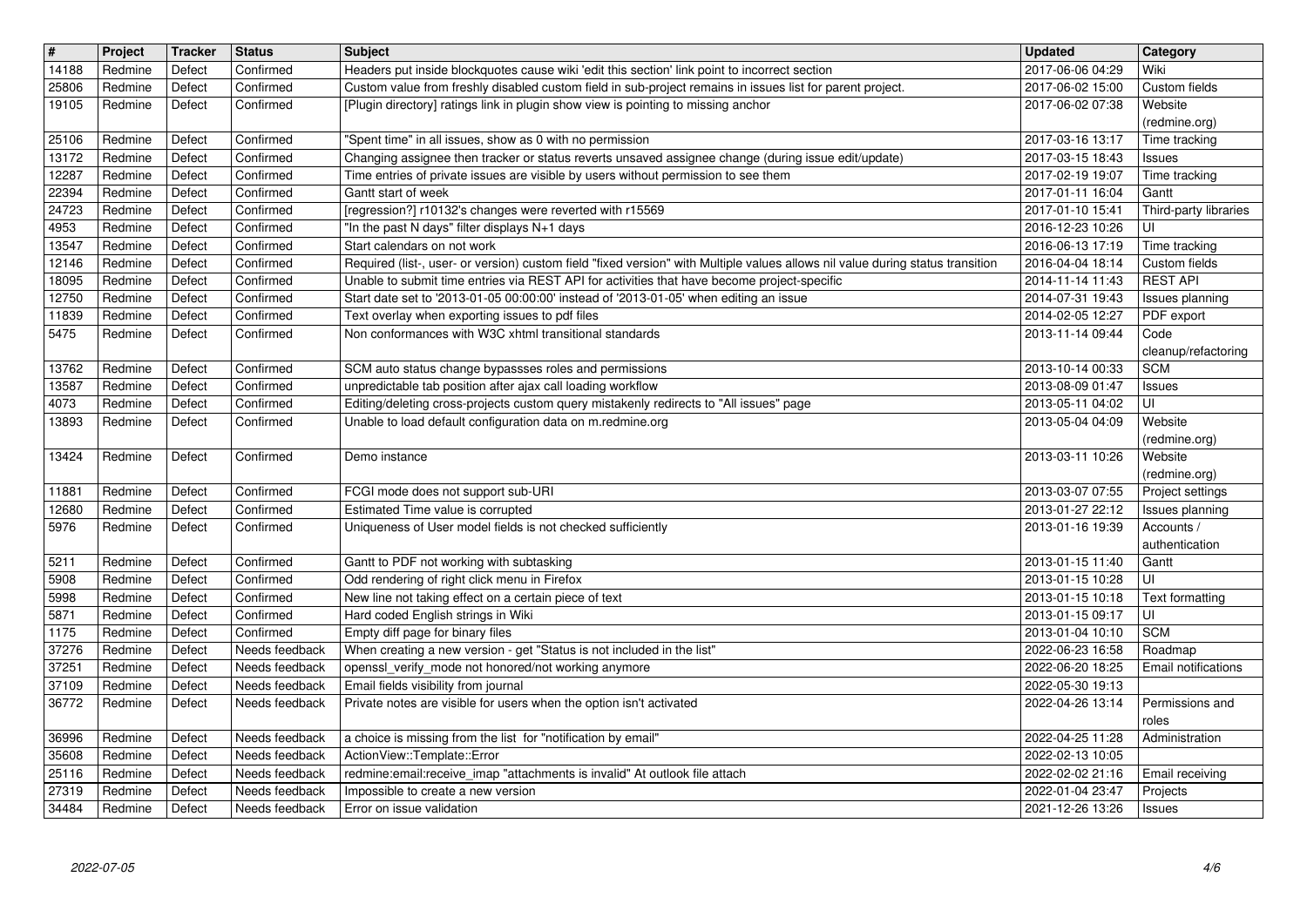| $\boxed{\texttt{#}}$ | Project            | Tracker          | <b>Status</b>                    | <b>Subject</b>                                                                                                                                                                                     | <b>Updated</b>                       | <b>Category</b>                             |
|----------------------|--------------------|------------------|----------------------------------|----------------------------------------------------------------------------------------------------------------------------------------------------------------------------------------------------|--------------------------------------|---------------------------------------------|
| 36126<br>36016       | Redmine<br>Redmine | Defect<br>Defect | Needs feedback<br>Needs feedback | Attachments REST API includes internal port<br>Internal error An error occurred on the page you were trying to access                                                                              | 2021-11-09 16:09<br>2021-10-20 07:04 | <b>REST API</b><br>Projects                 |
| 35802                | Redmine            | Defect           | Needs feedback                   | Redmine profile language form lists non-localized languages as English                                                                                                                             | 2021-08-24 23:17                     |                                             |
| 35430<br>17769       | Redmine<br>Redmine | Defect<br>Defect | Needs feedback<br>Needs feedback | Internal error when viewing revisions diff<br>Export CSV export not activated custom fields                                                                                                        | 2021-08-15 16:17<br>2021-08-08 04:54 | <b>SCM</b><br>Custom fields                 |
| 13480                | Redmine            | Defect           | Needs feedback                   | Can't move issue to a new project via the api                                                                                                                                                      | 2021-06-29 07:30                     | <b>REST API</b>                             |
| 33757                | Redmine            | Defect           | Needs feedback                   | Cannot get Revisions to work or Issues to link to Commits.                                                                                                                                         | 2021-05-13 01:33                     | <b>SCM</b><br>UI                            |
| 32840<br>34593       | Redmine<br>Redmine | Defect<br>Defect | Needs feedback<br>Needs feedback | Element title appears blank<br>privacy problem on users info                                                                                                                                       | 2021-02-27 09:20<br>2021-01-24 22:45 |                                             |
| 20042                | Redmine            | Defect           | Needs feedback                   | A test fail when running it with PostgreSQL                                                                                                                                                        | 2021-01-18 09:00                     |                                             |
| 34497<br>9199        | Redmine<br>Redmine | Defect<br>Defect | Needs feedback<br>Needs feedback | High memory usage in Redmine 4.0.5.stable<br>Hide the issues in issue list for those users with role's issues visibility set as "created by or assigned to"                                        | 2021-01-11 19:38<br>2020-12-10 06:55 | Performance<br>Issues permissions           |
| 32420                | Redmine            | Defect           | Needs feedback                   | Issue redirect after login not working                                                                                                                                                             | 2020-10-27 16:12                     |                                             |
| 33287<br>33420       | Redmine<br>Redmine | Defect<br>Defect | Needs feedback<br>Needs feedback | Issue File Column Attachment Link Error<br>Parent wrongly translated to "subproject of"                                                                                                            | 2020-08-16 22:41<br>2020-07-27 11:40 | Translations                                |
| 31731                | Redmine            | Defect           | Needs feedback                   | issues page - not logged in user (HTML structure errors)                                                                                                                                           | 2020-06-29 06:27                     | Issues                                      |
| 31102<br>32770       | Redmine<br>Redmine | Defect<br>Defect | Needs feedback<br>Needs feedback | The parent task history needs to be recorded when the parent task field is automatically updated by subtask creation.<br>Text formating on Redmine Home page does not work                         | 2020-04-23 14:32<br>2020-04-11 11:52 | Issues<br>Text formatting                   |
| 32322                | Redmine            | Defect           | Needs feedback                   | changes made to filter/column/groupby is not saved to session cookie                                                                                                                               | 2020-03-02 12:19                     | <b>Issues filter</b>                        |
| 32852                | Redmine            | Defect           | Needs feedback                   | Upgrading from Redmine v4.0.5 to v4.1.0 gives 2 errors<br>Rest API - create issue with custom fields                                                                                               | 2020-02-05 06:39                     | <b>REST API</b>                             |
| 31186<br>32608       | Redmine<br>Redmine | Defect<br>Defect | Needs feedback<br>Needs feedback | Watchers Invalid error when copying issue between project while users are member                                                                                                                   | 2019-12-18 16:22<br>2019-12-12 08:37 | Issues                                      |
| 31587                | Redmine            | Defect           | Needs feedback                   | Time Entries REST API user_id parameter doesn't work                                                                                                                                               | 2019-12-08 07:16                     | <b>REST API</b>                             |
| 31624<br>32176       | Redmine<br>Redmine | Defect<br>Defect | Needs feedback<br>Needs feedback | Query clear button does not clear sort options if using a custom query<br>Emails are not getting triggered                                                                                         | 2019-12-08 06:43<br>2019-11-07 09:33 | <b>Issues filter</b><br>Email notifications |
| 16058                | Redmine            | Defect           | Needs feedback                   | Watcher is not getting email notification when an issue has been updated                                                                                                                           | 2019-09-26 11:46                     | Email notifications                         |
| 14851<br>31872       | Redmine<br>Redmine | Defect<br>Defect | Needs feedback<br>Needs feedback | Time spent not recorded (Git)<br>Status Transitions are not saved                                                                                                                                  | 2019-09-25 17:52<br>2019-08-12 16:11 | <b>SCM</b><br>Issues workflow               |
| 24992                | Redmine            | Defect           | Needs feedback                   | MailHandler: an unexpected error occurred when receiving email: invalid byte sequence in UTF-8                                                                                                     | 2019-07-31 09:55                     | Email receiving                             |
| 26438<br>31152       | Redmine            | Defect           | Needs feedback                   | Issues on right click of issues should allow edit on status change event                                                                                                                           | 2019-06-19 09:39                     | Issues                                      |
| 29971                | Redmine<br>Redmine | Defect<br>Defect | Needs feedback<br>Needs feedback | F5 (refresh) doesn't bring me to the same page, but bring me in another page<br>[Receiving emails] Redmine cannot create new issue after fetching the mail.                                        | 2019-04-08 08:41<br>2019-02-10 02:02 | <b>Activity view</b><br>Email receiving     |
| 26442                | Redmine            | Defect           | Needs feedback                   | CSS formating classes like p(box). prepended with wiki-class-                                                                                                                                      | 2018-10-29 18:21                     | Text formatting                             |
| 25342<br>16185       | Redmine<br>Redmine | Defect<br>Defect | Needs feedback<br>Needs feedback | ActionView::Template::Error (undefined method `accessor' for # <activerecord::type::value:0xa91ee78>):<br/>mail_handler.rb ignored email messages return 422</activerecord::type::value:0xa91ee78> | 2018-09-07 22:10<br>2018-09-03 09:02 | Email receiving                             |
| 24915                | Redmine            | Defect           | Needs feedback                   | Activity shows issues and text of issues which should not                                                                                                                                          | 2018-08-13 03:43                     | Security                                    |
| 29069<br>29128       | Redmine<br>Redmine | Defect<br>Defect | Needs feedback<br>Needs feedback | API reports wrong date for time spent if issue start date is greater than spent_on date<br>API: Issue Relation create does not work                                                                | 2018-07-03 09:12<br>2018-06-28 09:36 | Time tracking<br><b>REST API</b>            |
| 25486                | Redmine            | Defect           | Needs feedback                   | Repository history is not updating                                                                                                                                                                 | 2018-06-14 09:47                     | <b>SCM</b>                                  |
| 25996                | Redmine            | Defect           | Needs feedback                   | ActiveRecord::StatementInvalid                                                                                                                                                                     | 2018-05-08 15:53                     | Database                                    |
| 27243                | Redmine            | Defect           | Needs feedback                   | Permission problem with share versions                                                                                                                                                             | 2018-04-28 09:29                     | Permissions and<br>roles                    |
| 27804                | Redmine            | Defect           | Needs feedback                   | Restriction of user visibility isn't working with internal authentication                                                                                                                          | 2018-02-14 19:58                     | Security                                    |
|                      |                    |                  |                                  |                                                                                                                                                                                                    |                                      |                                             |
|                      |                    |                  |                                  |                                                                                                                                                                                                    |                                      |                                             |
|                      |                    |                  |                                  |                                                                                                                                                                                                    |                                      |                                             |
|                      |                    |                  |                                  |                                                                                                                                                                                                    |                                      |                                             |
|                      |                    |                  |                                  |                                                                                                                                                                                                    |                                      |                                             |
|                      |                    |                  |                                  |                                                                                                                                                                                                    |                                      |                                             |
|                      |                    |                  |                                  |                                                                                                                                                                                                    |                                      |                                             |
|                      |                    |                  |                                  |                                                                                                                                                                                                    |                                      |                                             |
|                      |                    |                  |                                  |                                                                                                                                                                                                    |                                      |                                             |
|                      |                    |                  |                                  |                                                                                                                                                                                                    |                                      |                                             |
|                      |                    |                  |                                  |                                                                                                                                                                                                    |                                      |                                             |
|                      |                    |                  |                                  |                                                                                                                                                                                                    |                                      |                                             |